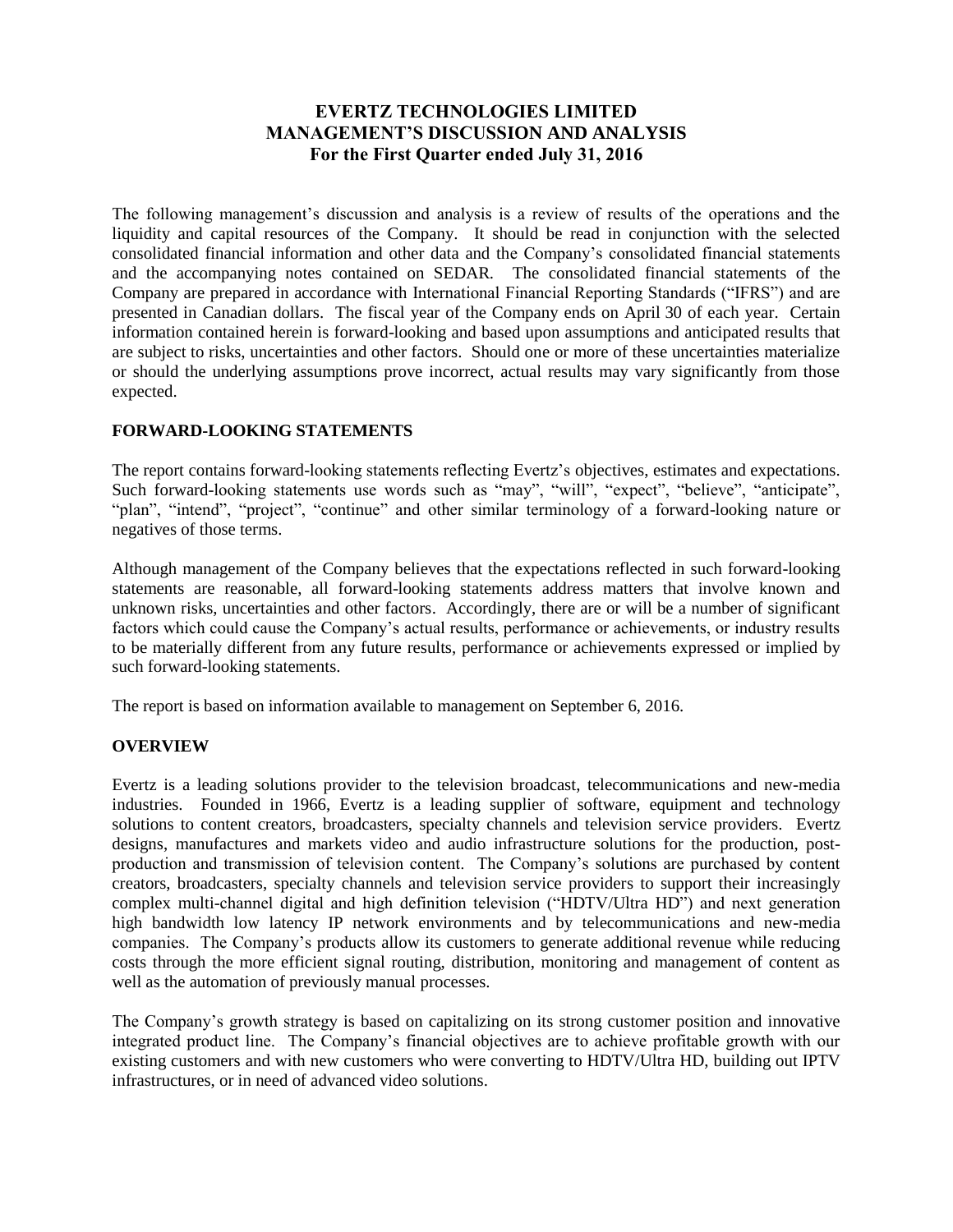Our plan is to bring to market the new technologies that we have invested heavily in for the past several years. These technologically superior solutions help to enable our broadcast, cable, telco, satellite, content creator and new media customers to address and implement their video infrastructure requirements.

### **SIGNIFICANT ACCOUNTING POLICIES**

Outlined below are those policies considered particularly significant:

### **New and Revised IFRSs Issued but Not Yet Effective**

Following is a listing of amendments, revisions and new International Financial Reporting Standards issued but not yet effective. Unless otherwise indicated, earlier application is permitted. The Company has not yet determined the impact of the adoption of the following standards.

#### *Financial Instruments*

IFRS 9, *Financial instruments* ("IFRS 9") was issued by the IASB in July 2014 and will replace IAS 39, *Financial Instruments: Recognition and Measurement* ("IAS 39"). IFRS 9 introduces new requirements for the financial reporting of financial assets and financial liabilities. IFRS 9 is effective for annual periods beginning on or after January 1, 2018.

#### *Revenue*

IFRS 15, *Revenue from contracts with customers* ("IFRS 15") was issued by the IASB in May 2014 and will replace IAS 11, *Construction Contracts* and IAS 18 *Revenue*. IFRS 15 specifies how and when revenue will be recognized. IFRS 15 is effective for annual periods beginning on or after January 1, 2018.

### *Leases*

IFRS 16, *Leases* ("IFRS 16") was issued by the IASB in January 2016 and will replace IAS 17, *Leases.* IFRS 16 introduces a single accounting model for lessees to bring leases on-balance sheet while lessor accounting remains largely unchanged. IFRS 16 is effective for annual periods beginning on or after January 1, 2019.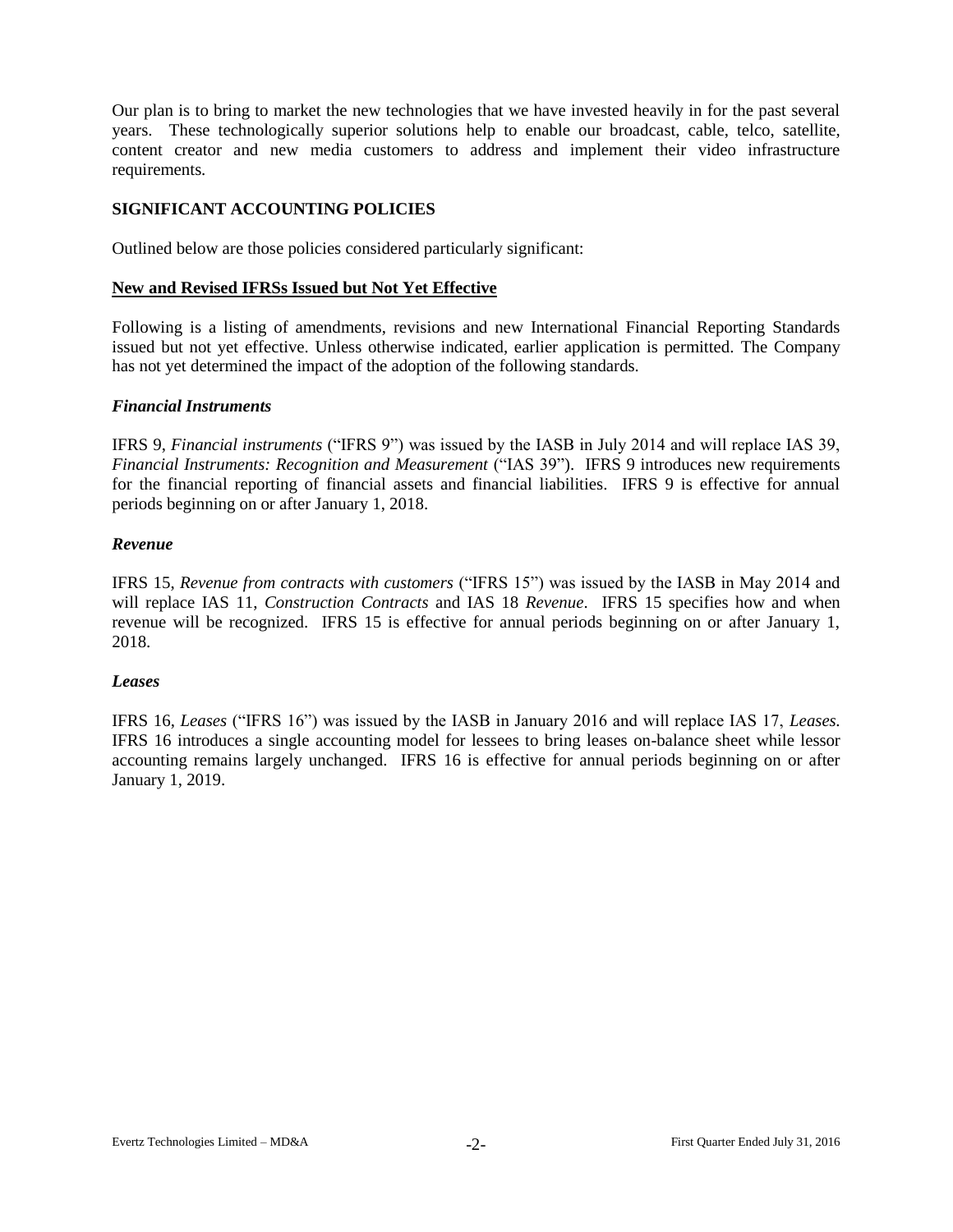# **QUARTER END HIGHLIGHTS**

Revenue increased to \$87.0 million for the first quarter ended July 31, 2016 as compared to \$84.9 million for the first quarter ended July 31, 2015.

For the first quarter ended July 31, 2016, net earnings were \$18.6 million consistent with \$18.6 million for the first quarter ended July 31, 2015 and fully diluted earnings per share were \$0.25, also consistent with \$0.25 for the first quarter ended July 31, 2015.

Gross margin during the first quarter ended July 31, 2016 was 57.3% as compared to 56.4% for the first quarter ended July 31, 2015.

Selling and administrative expenses for the first quarter ended July 31, 2016 was \$14.9 million as compared to the first quarter ended July 31, 2015 of \$14.8 million. As a percentage of revenue, selling and administrative expenses totaled 17.1% for the first quarter ended July 31, 2016 as opposed to 17.4% for the first quarter ended July 31, 2015.

Research and development ("R&D") expenses were \$17.5 million for the first quarter ended July 31, 2016 as compared to \$16.3 million for the first quarter ended July 31, 2015.

Cash and cash equivalents were \$125.4 million and working capital was \$318.0 million as at July 31, 2016 as compared to cash and cash equivalents of \$123.1 million and working capital of \$314.9 million as at April 30, 2016.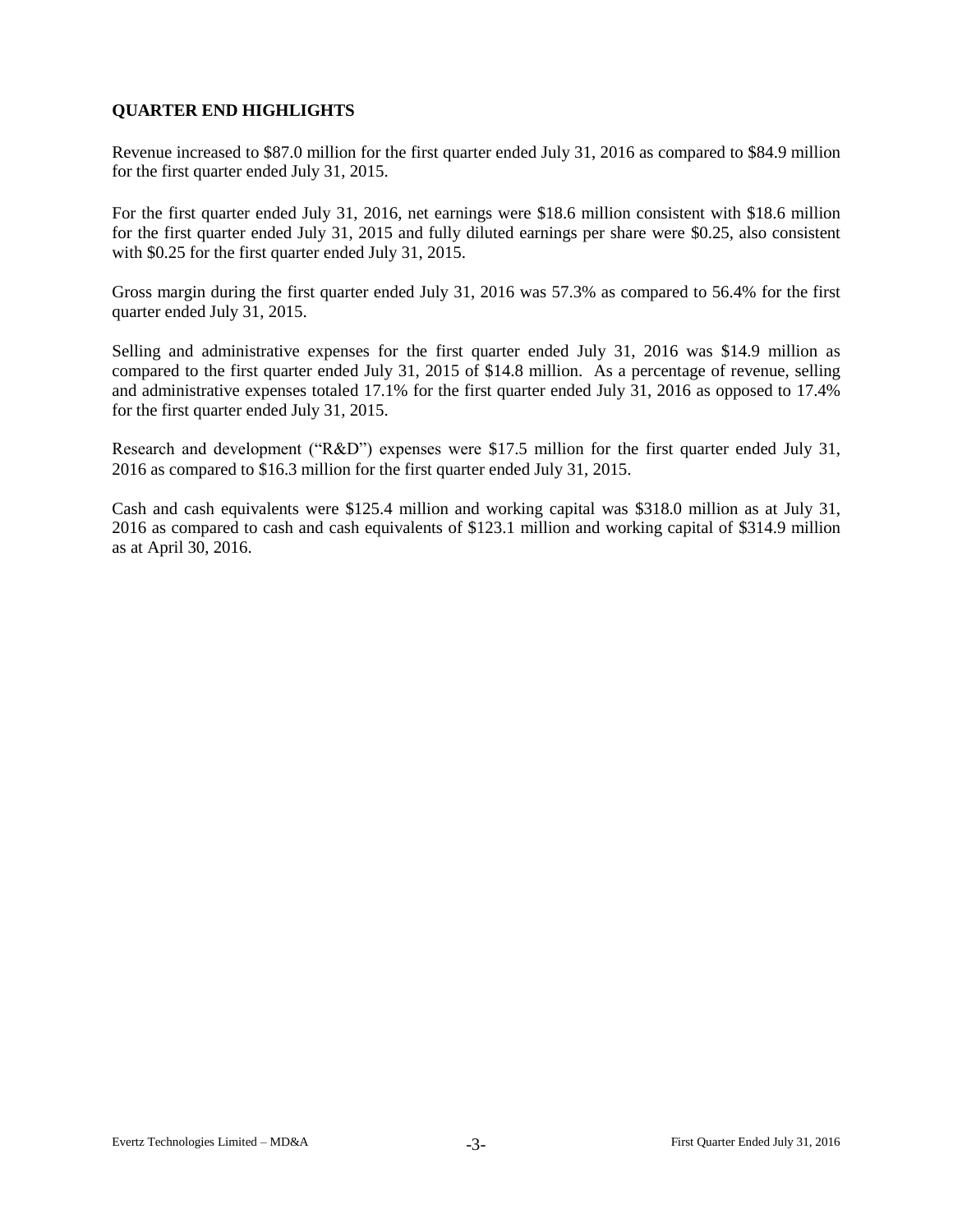# **Selected Consolidated Financial Information**

(in thousands of dollars except earnings per share and share data)

|                                                       | Three months ended   | Three months ended |                      |  |  |  |
|-------------------------------------------------------|----------------------|--------------------|----------------------|--|--|--|
|                                                       | <b>July 31, 2016</b> |                    | <b>July 31, 2015</b> |  |  |  |
| Revenue                                               | \$<br>87,026         | \$                 | 84,869               |  |  |  |
| Cost of goods sold                                    | 37,160               |                    | 37,040               |  |  |  |
| Gross margin                                          | \$<br>49,866         | \$                 | 47,829               |  |  |  |
| Expenses                                              |                      |                    |                      |  |  |  |
| Selling and administrative                            | 14,886               |                    | 14,802               |  |  |  |
| General                                               | 1,950                |                    | 1,595                |  |  |  |
| Research and development                              | 17,493               |                    | 16,252               |  |  |  |
| Investment tax credits                                | (2,649)              |                    | (2, 484)             |  |  |  |
| Foreign exchange gain                                 | (6,604)              |                    | (7, 712)             |  |  |  |
|                                                       | 25,076               |                    | 22,453               |  |  |  |
| Earnings before undernoted                            | \$<br>24,790         | \$                 | 25,376               |  |  |  |
| Finance income                                        | 316                  |                    | 158                  |  |  |  |
| Finance costs                                         | (53)                 |                    | (122)                |  |  |  |
| Other income and expenses                             | 69                   |                    | (38)                 |  |  |  |
| Earnings before income taxes                          | \$<br>25,122         | \$                 | 25,374               |  |  |  |
| Provision for (recovery of) income taxes              |                      |                    |                      |  |  |  |
| Current                                               | 8,672                |                    | 7,973                |  |  |  |
| Deferred                                              | (2,173)              |                    | (1, 197)             |  |  |  |
|                                                       | \$<br>6,499          | \$                 | 6,776                |  |  |  |
| Net earnings for the period                           | \$<br>18,623         | \$                 | 18,598               |  |  |  |
|                                                       |                      |                    |                      |  |  |  |
| Net earnings attributable to non-controlling interest | 230                  |                    | 187                  |  |  |  |
| Net earnings attributable to shareholders             | 18,393               |                    | 18,411               |  |  |  |
| Net earnings for the period                           | \$<br>18,623         | \$                 | 18,598               |  |  |  |
| Earnings per share:                                   |                      |                    |                      |  |  |  |
| <b>Basic</b>                                          | \$<br>0.25           | \$                 | 0.25                 |  |  |  |
| Diluted                                               | \$<br>0.25           | \$                 | 0.25                 |  |  |  |
| <b>Consolidated Balance Sheet Data</b>                | As at                |                    | As at                |  |  |  |
|                                                       | <b>July 31, 2016</b> |                    | April 30, 2016       |  |  |  |
| Cash and cash equivalents                             | \$<br>125,383        | \$                 | 123,102              |  |  |  |
| Inventory                                             | \$<br>157,074        | \$                 | 155,957              |  |  |  |
| Working capital                                       | \$<br>318,021        | \$                 | 314,912              |  |  |  |
| Total assets                                          | \$<br>449,915        | \$                 | 448,314              |  |  |  |
| Shareholders' equity                                  | \$<br>370,295        | \$                 | 366,205              |  |  |  |
| Number of common shares outstanding:                  |                      |                    |                      |  |  |  |
| Basic                                                 | 74,197,746           |                    | 74,188,746           |  |  |  |
| Fully-diluted                                         | 78,560,246           |                    | 78,595,246           |  |  |  |
| Weighted average number of shares outstanding:        |                      |                    |                      |  |  |  |
| <b>Basic</b>                                          | 74,193,833           |                    | 74,360,423           |  |  |  |
| Fully-diluted                                         | 74,798,052           |                    | 74,843,493           |  |  |  |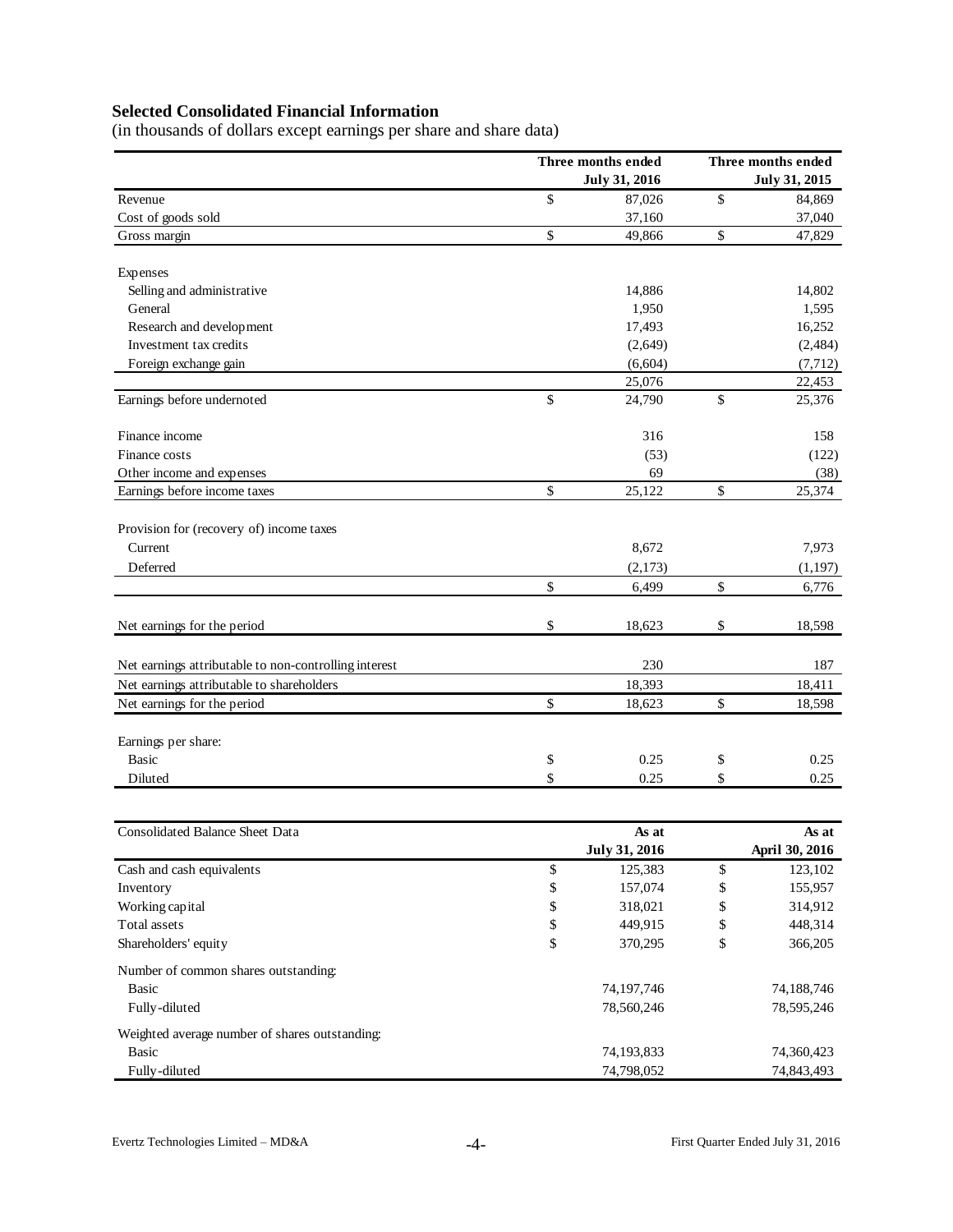#### **Consolidated Statement of Operations Data**

(in thousands of dollars except earnings per share and share data)

|                                                       | Three months ended |                      | Three months ended |
|-------------------------------------------------------|--------------------|----------------------|--------------------|
|                                                       |                    | <b>July 31, 2016</b> | July 31, 2015      |
| Revenue                                               |                    | 100.0%               | 100.0%             |
| Cost of goods sold                                    |                    | 42.7%                | 43.6%              |
| Gross margin                                          |                    | 57.3%                | 56.4%              |
| Expenses                                              |                    |                      |                    |
| Selling and administrative                            |                    | 17.1%                | 17.4%              |
| General                                               |                    | 2.2%                 | 1.9%               |
| Research and development                              |                    | 20.1%                | 19.2%              |
| Investment tax credits                                |                    | $(3.0\%)$            | $(2.9\%)$          |
| Foreign exchange gain                                 |                    | $(7.6\%)$            | $(9.1\%)$          |
|                                                       |                    | 28.8%                | 26.5%              |
| Earnings before undernoted                            |                    | 28.5%                | 29.9%              |
| Finance income                                        |                    | 0.4%                 | 0.2%               |
| Finance costs                                         |                    | $(0.1\%)$            | $(0.1\%)$          |
| Other income and expenses                             |                    | 0.1%                 | $(0.1\%)$          |
| Earnings before income taxes                          |                    | 28.9%                | 29.9%              |
| Provision for (recovery of) income taxes              |                    |                      |                    |
| Current                                               |                    | 10.0%                | 9.4%               |
| Deferred                                              |                    | $(2.5\%)$            | (1.4%)             |
|                                                       |                    | 7.5%                 | 8.0%               |
| Net earnings for the period                           |                    | 21.4%                | 21.9%              |
| Net earnings attributable to non-controlling interest |                    | 0.3%                 | 0.2%               |
| Net earnings attributable to shareholders             |                    | 21.1%                | 21.7%              |
| Net earnings for the period                           |                    | 21.4%                | 21.9%              |
| Earnings per share:                                   |                    |                      |                    |
| <b>Basic</b>                                          | \$                 | 0.25                 | \$<br>0.25         |
| Diluted                                               | \$                 | 0.25                 | \$<br>0.25         |

#### **REVENUE AND EXPENSES**

#### *Revenue*

The Company generates revenue principally from the sale of software, equipment, and technology solutions to content creators, broadcasters, specialty channels and television service providers.

The Company markets and sells its products and services through both direct and indirect sales strategies. The Company's direct sales efforts focus on large and complex end-user customers. These customers have long sales cycles typically ranging from four to eight months before an order may be received by the Company for fulfillment.

The Company monitors revenue performance in two main geographic regions: (i) United States/Canada and (ii) International.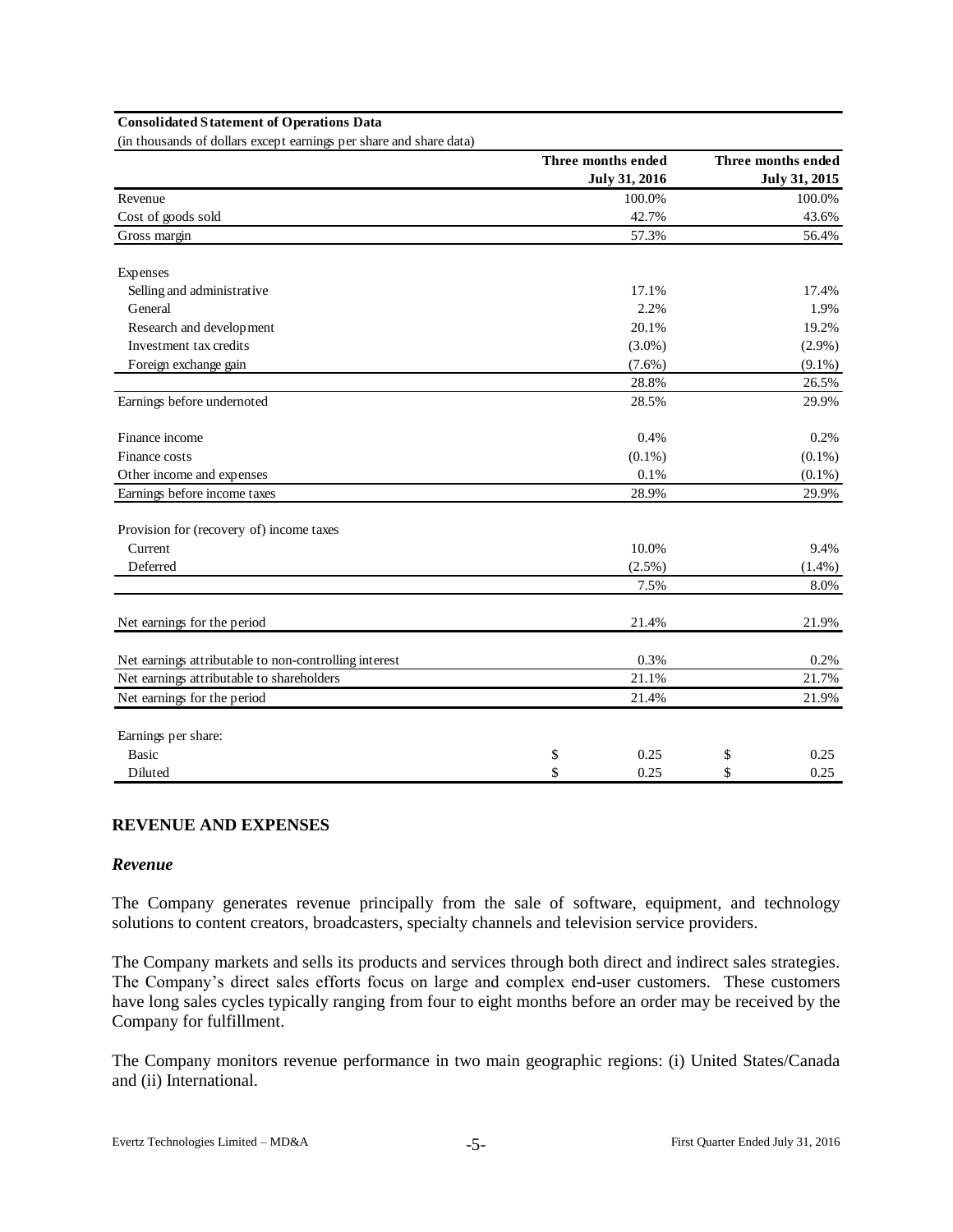The Company currently generates approximately 50% to 60% of its revenue in the United States/Canada. The Company recognizes the opportunity to more aggressively target markets in other geographic regions and intends to invest in personnel and infrastructure in those markets.

While a significant portion of the Company's expenses are denominated in Canadian dollars, the Company collects substantially all of its revenues in currencies other than the Canadian dollar and therefore has significant exposure to fluctuations in foreign currencies, in particular the US dollar. Approximately 70% to 80% of the Company's revenues are denominated in US dollars.

#### *Revenue*

| (In thousands of Canadian dollars) | Three months ended<br>July 31, 2016 | Three months ended<br>July 31, 2015 | % Increase<br>(Decrease) |
|------------------------------------|-------------------------------------|-------------------------------------|--------------------------|
| United States/Canada               | 52.126                              | 49,960                              | 4%                       |
| International                      | 34,900                              | 34,909                              |                          |
|                                    | 87,026                              | 84.869                              | 3%                       |

Total revenue for the first quarter ended July 31, 2016 was \$87.0 million, an increase of \$2.1 million or 3% as compared to revenue of \$84.9 million for the first quarter ended July 31, 2015.

Revenue in the United States/Canada region was \$52.1 million for the first quarter ended July 31, 2016, an increase of \$2.1 million or 4% when compared to revenue of \$50.0 million for the first quarter ended July 31, 2015.

Revenue in the International region was \$34.9 million for the first quarter ended July 31, 2016, consistent with revenue of \$34.9 million for the first quarter ended July 31, 2015.

### *Cost of Sales*

Cost of sales consists primarily of costs of manufacturing and assembly of products. A substantial portion of these costs is represented by components and compensation costs for the manufacture and assembly of products. Cost of sales also includes related overhead, certain depreciation, final assembly, quality assurance, inventory management and support costs. Cost of sales also includes the costs of providing services to clients, primarily the cost of service-related personnel.

### *Gross Margin*

| (In thousands of Canadian dollars, | Three months ended | Three months ended | % Increase    |            |  |
|------------------------------------|--------------------|--------------------|---------------|------------|--|
| except for percentages)            | July 31, 2016      |                    | July 31, 2015 | (Decrease) |  |
| Gross margin                       | 49.866             |                    | 47.829        | 5%         |  |
| Gross margin % of sales            | 57.3%              |                    | 56.4%         |            |  |

Gross margin for the first quarter ended July 31, 2016 was \$49.9 million, compared to \$47.8 million for the first quarter ended July 31, 2015. As a percentage of revenue, the gross margin was 57.3% for the first quarter ended July 31, 2016, as compared to 56.4% for the first quarter ended July 31, 2015.

Gross margins vary depending on the product mix, geographic distribution and competitive pricing pressures and currency fluctuations. For the first quarter ended July 31, 2016 the gross margin, as a percentage of revenue, was in the Company's projected range. The pricing environment continues to be very competitive with substantial discounting by our competition.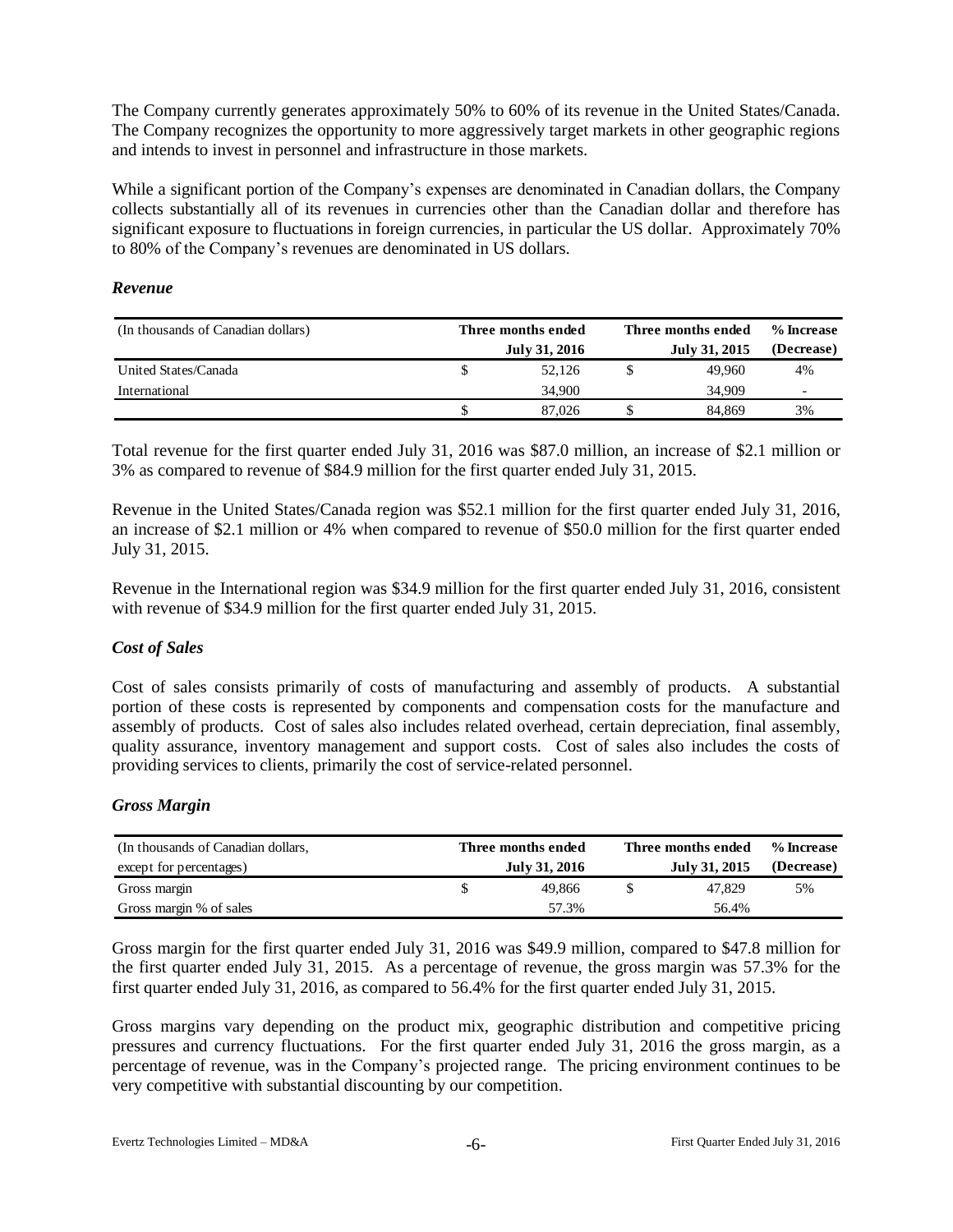The Company expects that it will continue to experience competitive pricing pressures. The Company continually seeks to build its products more efficiently and enhance the value of its product and service offerings in order to reduce the risk of declining gross margin associated with the competitive environment.

### *Operating Expenses*

The Company's operating expenses consist of: (i) selling, administrative and general; (ii) research and development and (iii) foreign exchange.

Selling expenses primarily relate to remuneration of sales and technical personnel. Other significant cost components include trade show costs, advertising and promotional activities, demonstration material and sales support. Selling and administrative expenses relate primarily to remuneration costs of related personnel, legal and professional fees, occupancy and other corporate and overhead costs. The Company also records certain depreciation and share based compensation charges as general expenses. For the most part, selling, and administrative expenses are fixed in nature and do not fluctuate directly with revenue. The Company has certain selling expenses that tend to fluctuate in regards to the timing of trade shows.

The Company invests in research and development to maintain its position in the markets it currently serves and to enhance its product portfolio with new functionality and efficiencies. Although the Company's research and development expenditures do not fluctuate directly with revenues, it monitors this spending in relation to revenues and adjusts expenditures when appropriate. Research and development expenditures consist primarily of personnel costs and material costs. Research and development expenses are presented on a gross basis (without deduction of research and development tax credits). Research and development tax credits associated with research and development expenditures are shown separately under research and development tax credits.

#### *Selling and Administrative*

| (In thousands of Canadian dollars,    | Three months ended | Three months ended | % Increase |
|---------------------------------------|--------------------|--------------------|------------|
| except for percentages)               | July 31, 2016      | July 31, 2015      | (Decrease) |
| Selling and administrative            | 14.886             | 14.802             | 1%         |
| Selling and administrative % of sales | 17.1%              | 17.4%              |            |

Selling and administrative expenses excludes stock based compensation, operation of non-production property, plant and equipment, and amortization of intangibles. Selling and administrative expenses for the first quarter ended July 31, 2016 were \$14.9 million or 17.1% of revenue, as compared to selling and administrative expenses of \$14.8 million or 17.4% of revenue for the first quarter ended July 31, 2015.

#### *Share Based Compensation*

In March 2016, the Company adopted a restricted share unit (RSU) plan to attract, motivate and compensate persons who are integral to the growth and success of the Company. During the first quarter ended July 31, 2016, share based compensation expense associated with the plan \$0.6 million.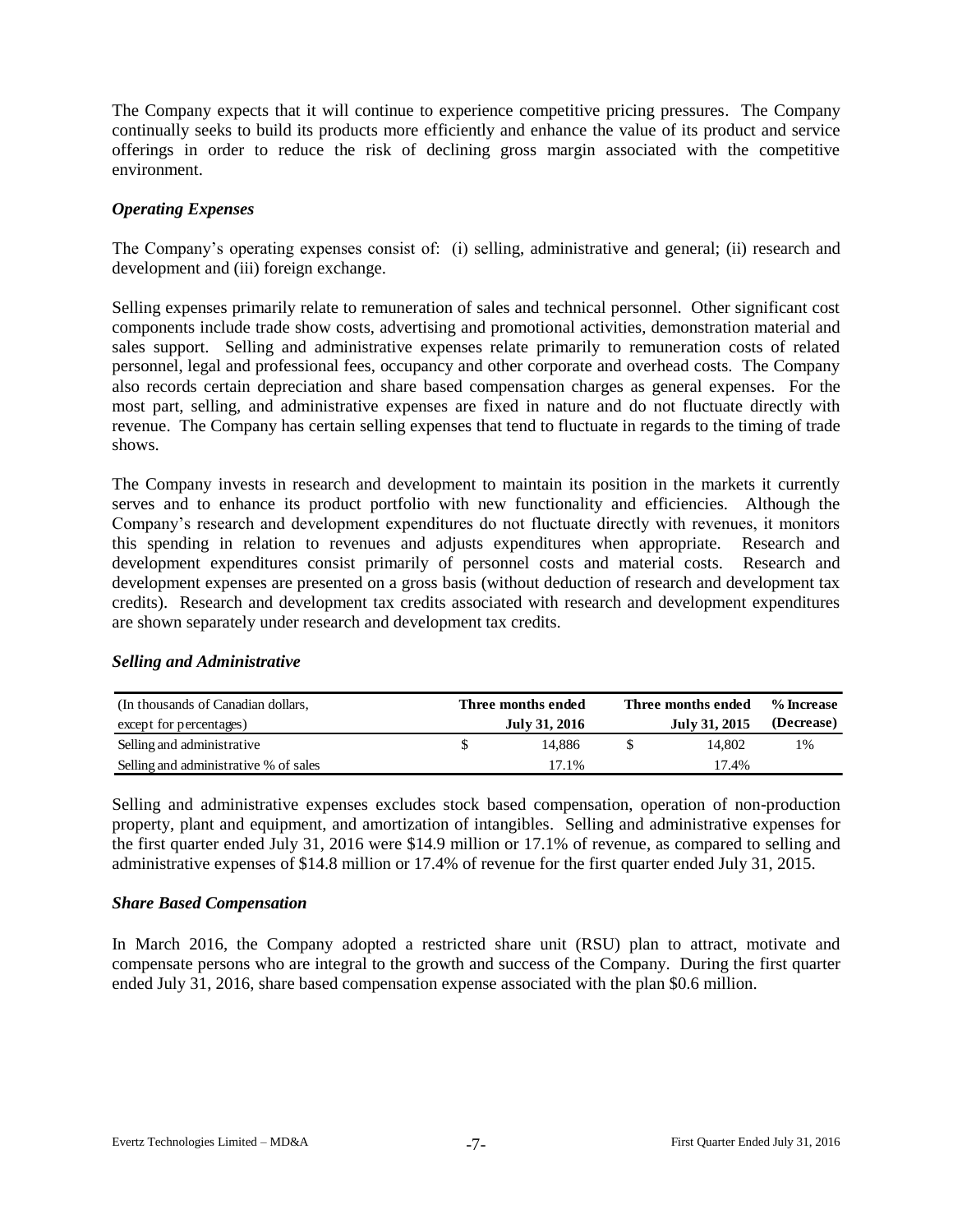#### *Research and Development (R&D)*

| (In thousands of Canadian dollars,  | Three months ended | Three months ended | % Increase |
|-------------------------------------|--------------------|--------------------|------------|
| except for percentages)             | July 31, 2016      | July 31, 2015      | (Decrease) |
| Research and development expenses   | 17.493             | 16.252             | 8%         |
| Research and development % of sales | 20.1%              | 19.2%              |            |

For the first quarter ended July 31, 2016, gross R&D expenses increased to \$17.5 million, an increase of 8% or \$1.2 million as compared to an expense of \$16.3 million for the first quarter ended July 31, 2015.

The increase of \$1.2 million was predominantly a result of planned growth of R&D personnel, a corresponding increase in materials, and additional rent and expenses associated with a new facility, partially offset by decreased translation costs associated with UK Sterling denominated expenses.

#### *Foreign Exchange*

For the first quarter ended July 31, 2016, the foreign exchange gain was \$6.6 million, as compared to a foreign exchange gain for the first quarter ended July 31, 2015 of \$7.7 million. The current year gain was predominantly driven by the increase in the value of the US dollar against the Canadian dollar since April 30, 2016.

#### *Finance Income, Finance Costs, Other Income and Expenses*

For the first quarter ended July 31, 2016, finance income, finance costs, other income and expenses netted to a gain of \$0.3 million.

### **LIQUIDITY AND CAPITAL RESOURCES**

| Liquidity and Capital Resources               |   |               |   |               |
|-----------------------------------------------|---|---------------|---|---------------|
| (in thousands of dollars except ratios)       |   | As at         |   | As at         |
| Key Balance Sheet Amounts and Ratios:         |   | July 31, 2016 |   | Aprl 30, 2016 |
| Cash and cash equivalents                     | D | 125.383       |   | 123,102       |
| Working capital                               | S | 318,021       |   | 314,912       |
| Long-term assets                              | S | 60.161        | S | 61,257        |
| Long-term debt                                | S | 844           | S | 888           |
| Days sales outstanding in accounts receivable |   | 95            |   | 93            |

| Statement of Cash Flow Summary  | Three months ended<br>July 31, 2016 |  |          |  |  |
|---------------------------------|-------------------------------------|--|----------|--|--|
| Operating activities            | 19.948                              |  | 7,754    |  |  |
| Investing activities            | (1,401)                             |  | (945)    |  |  |
| Financing activities            | (13,630)                            |  | (10,314) |  |  |
| Net increase (decrease) in cash | 2.281                               |  | (3,553)  |  |  |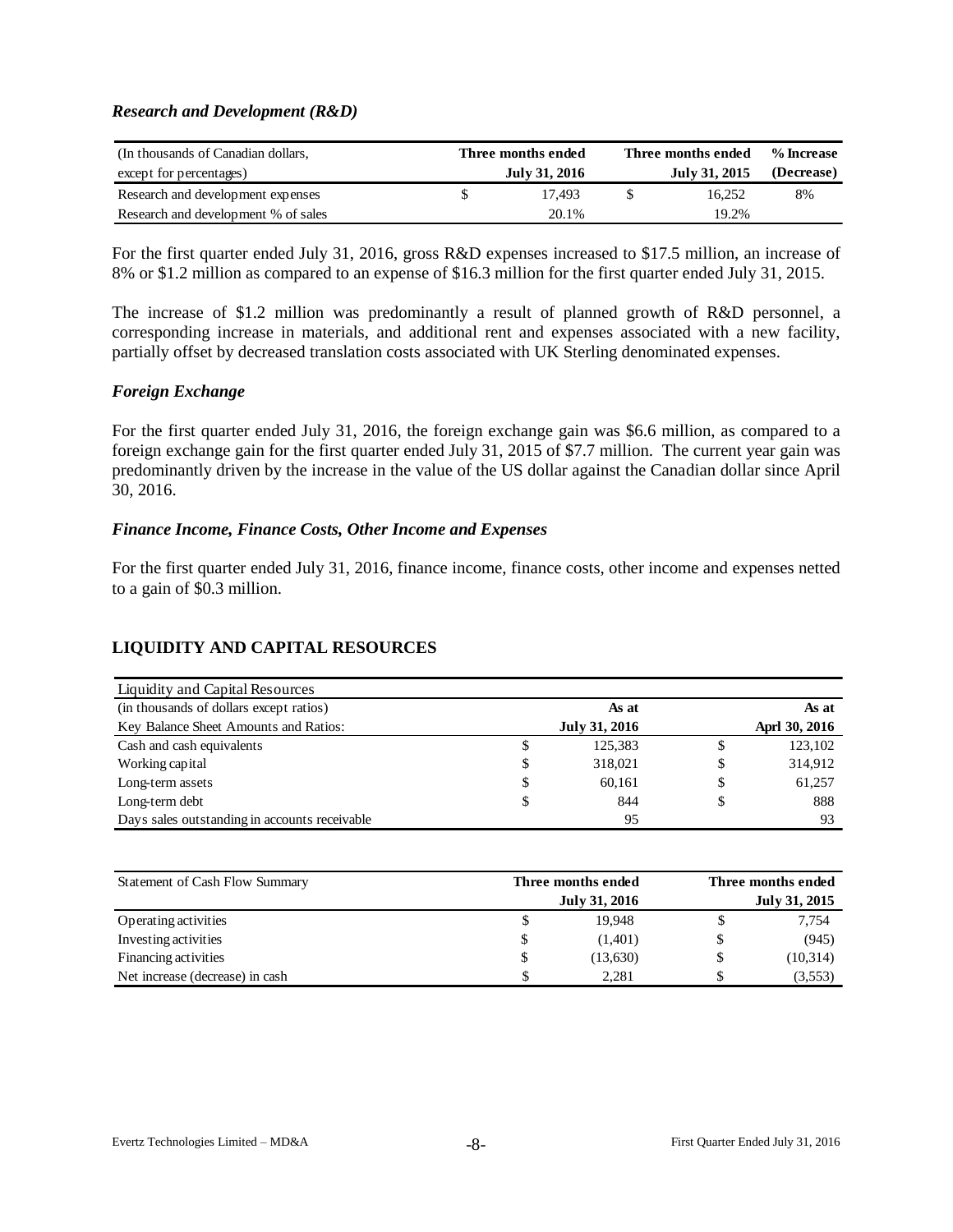### *Operating Activities*

For the first quarter ended July 31, 2016, the Company generated cash for operations of \$19.9 million, compared to cash generated of \$7.8 million for the first quarter ended July 31, 2015. Excluding the effects of the changes in non-cash working capital and current taxes, the Company generated cash from operations of \$19.5 million for the first quarter ended July 31, 2016 compared to \$20.9 million for the first quarter ended July 31, 2015.

#### *Investing Activities*

The Company used cash for investing activities of \$1.4 million for the first quarter ended July 31, 2016 which was predominantly from for the acquisition of capital assets.

#### *Financing Activities*

For the first quarter ended July 31, 2016, the Company used cash from financing activities of \$13.6 million, which was principally driven by dividends paid of \$13.7 million partially offset by the issuance of Capital Stock pursuant to the Company's Stock Option Plan of \$0.1 million.

#### **WORKING CAPITAL**

As at July 31, 2016, the Company had cash and cash equivalents of \$125.4 million, compared to \$123.1 million at April 30, 2016.

The Company had working capital of \$318.0 million as at July 31, 2016 compared to \$314.9 million as at April 30, 2016.

The Company believes that the current balance in cash and plus future cash flow from operations will be sufficient to finance growth and related investment and financing activities in the foreseeable future.

Day sales outstanding in accounts receivable were 95 days at July 31, 2016 as compared to 93 for April 30, 2016.

### **SHARE CAPITAL STRUCTURE**

Authorized capital stock consists of an unlimited number of common and preferred shares.

|                                       | As at         | As at                 |
|---------------------------------------|---------------|-----------------------|
|                                       | July 31, 2016 | <b>April 30, 2016</b> |
|                                       |               |                       |
| Common shares                         | 74,197,746    | 74,188,746            |
| Stock options granted and outstanding | 4,362,500     | 4,406,500             |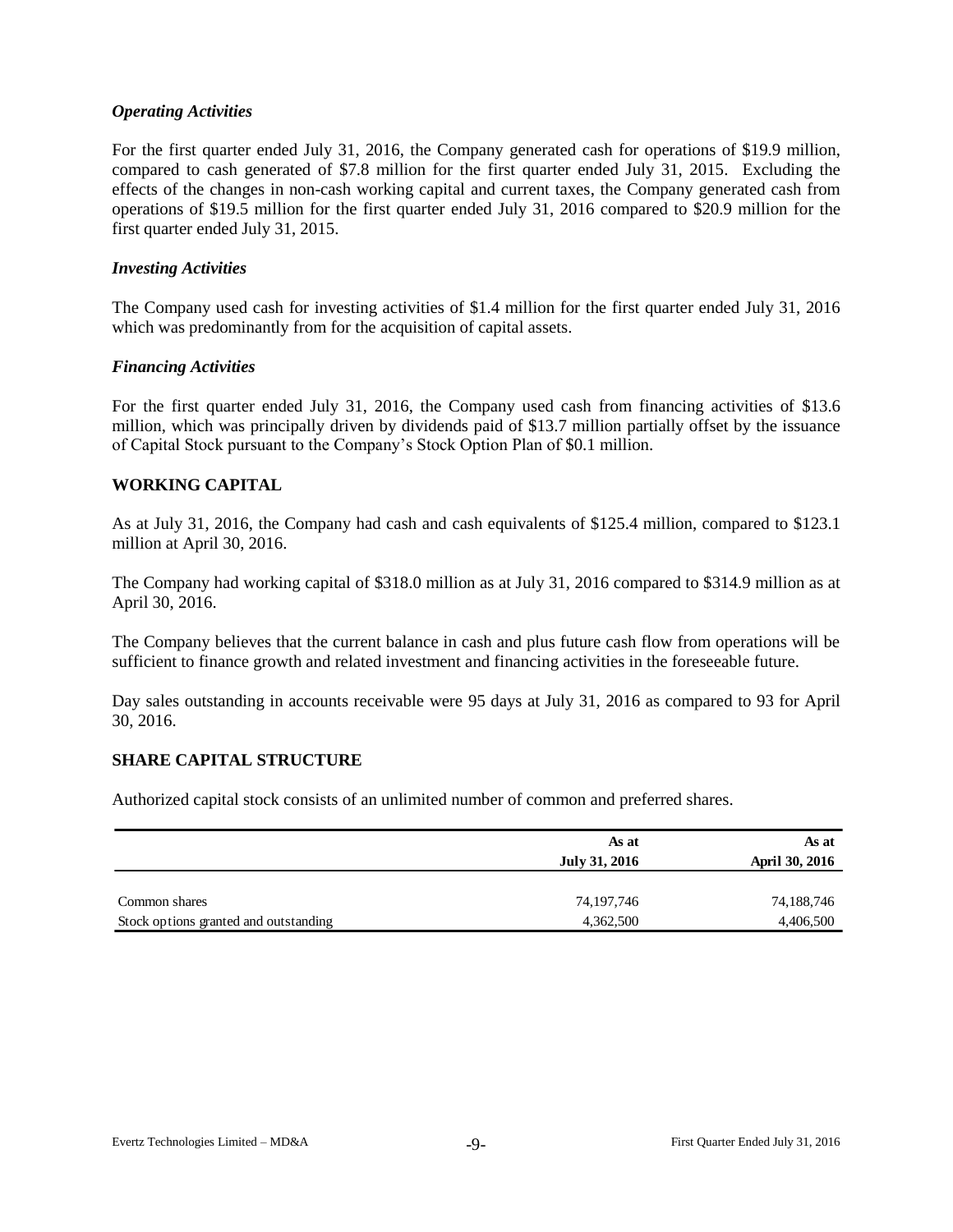## **FINANCIAL INSTRUMENTS**

The Company's financial instruments consist of cash and cash equivalents, trade and other receivables, trade and other payables and long term debt. Unless otherwise noted, it is management's opinion that the Company is not exposed to significant interest or credit risks arising from these financial instruments. The Company estimates the fair value of these instruments approximates the carrying values as listed below.

### *Fair Values and Classification of Financial Instruments:*

The following summarizes the significant methods and assumptions used in estimating the fair values of financial instruments:

- I. Quoted prices (unadjusted) in active markets for identical assets or liabilities.
- II. Inputs other than quoted prices included in level I that are observable for the asset or liability, either directly or indirectly. Cash and cash equivalents, trade and other receivables, trade and other payables, and long-term debt fair value measurements have been measured within level II.
- III. Inputs for the asset or liability that are not based on observable market data.

# **CONTRACTUAL OBLIGATIONS**

The following table sets forth the Company's contractual obligations as at July 31, 2016:

|                      | Payments Due by Period |        |                  |       |           |       |           |       |            |       |  |  |  |
|----------------------|------------------------|--------|------------------|-------|-----------|-------|-----------|-------|------------|-------|--|--|--|
| (In thousands)       |                        | Total  | Less than 1 Year |       | 2-3 Years |       | 4-5 Years |       | Thereafter |       |  |  |  |
| Operating leases     |                        | 20.460 |                  | 4.711 |           | 6.975 |           | 3.681 |            | 5,093 |  |  |  |
| Other long-term debt |                        | 1.218  |                  | 211   |           | 345   |           | 364   |            | 298   |  |  |  |
|                      |                        | 21.678 |                  | 4.922 |           | 7.320 |           | 4.045 |            | 5,391 |  |  |  |

# **OFF-BALANCE SHEET FINANCING**

The Company does not have any off-balance sheet arrangements.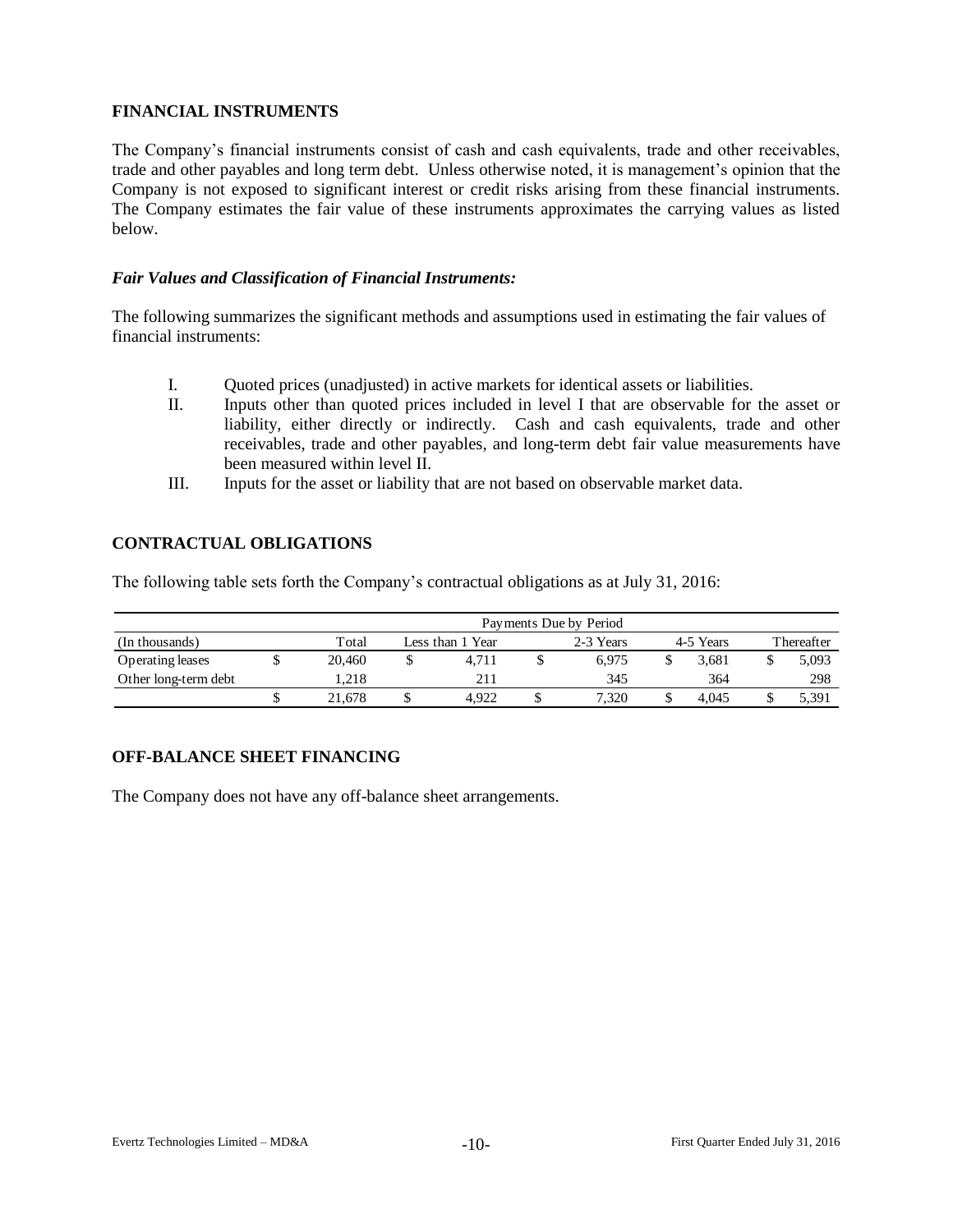# **RELATED PARTY TRANSACTIONS**

In the normal course of business, we may enter into transactions with related parties. These transactions occur under market terms consistent with the terms of transactions with unrelated arms-length third parties. The Company continues to lease a premise from a company in which two shareholders' each indirectly hold a 10% interest, continues to lease a facility from a company in which two shareholders each indirectly hold a 20% interest, continues to lease a facility for manufacturing where two shareholders indirectly own 100% interest, continues to lease a facility from a company in which two shareholders each indirectly own a 35% interest, continues to lease a facility with a director who indirectly owns 100% and continues to lease a facility owned indirectly by two shareholders.

### **SELECTED CONSOLIDATED QUARTERLY FINANCIAL INFORMATION**

The following table sets out selected consolidated financial information for each of the eight quarters ended July 31, 2016. In the opinion of management, this information has been prepared on the same basis as the audited consolidated financial statements. The operating results for any quarter should not be relied upon as any indication of results for any future period.

|                          | Quarter Ending |          |      |          |          |          |     |           |    |          |    |          |          |          |          |          |
|--------------------------|----------------|----------|------|----------|----------|----------|-----|-----------|----|----------|----|----------|----------|----------|----------|----------|
| (In thousands)           |                |          | 2016 |          |          | 2015     |     |           |    |          |    |          |          |          | 2014     |          |
| (Unaudited)              |                | July 31  |      | Apr 30   |          | Jan 31   |     | Oct 31    |    | July 31  |    | Apr 30   |          | Jan 31   |          | Oct 31   |
| Revenue                  |                | \$87,026 |      | \$96,367 |          | \$99,754 |     | \$100,560 |    | \$84,869 |    | \$91,977 |          | \$90,726 |          | \$82,889 |
| Cost of goods sold       |                | 37,160   |      | 41,343   |          | 42,763   |     | 43,026    |    | 37,040   |    | 39,249   |          | 39,709   |          | 36,324   |
| Gross margin             |                | \$49,866 |      | \$55,024 |          | \$56,991 | \$  | 57.534    |    | \$47,829 |    | \$52,728 |          | \$51,017 |          | \$46,565 |
| Operating expenses       |                | 25,076   |      | 43,713   |          | 23,960   |     | 30,819    |    | 22,453   |    | 38,145   |          | 23,139   |          | 27,037   |
| Earnings from operations |                | \$24,790 |      | \$11,311 | \$33,031 |          | \$. | 26,715    |    | \$25,376 |    | \$14,583 | \$27,878 |          | \$19,528 |          |
| Non-operating income     |                | 332      |      | (4)      |          | 200      |     | 168       |    | (2)      |    | 323      |          | 314      |          | 12       |
| Earnings before taxes    |                | \$25,122 |      | \$11,307 |          | \$33,231 | \$  | 26,883    |    | \$25,374 |    | \$14,906 |          | \$28,192 |          | \$19,540 |
| Net earnings             |                | \$18,393 | \$   | 8,097    |          | \$24,225 | \$  | 19,486    |    | \$18,411 |    | \$10,926 |          | \$21,014 |          | \$14,149 |
| Net earnings per share:  |                |          |      |          |          |          |     |           |    |          |    |          |          |          |          |          |
| <b>Basic</b>             | \$             | 0.25     | \$   | 0.11     | \$       | 0.33     | \$  | 0.26      | \$ | 0.25     | \$ | 0.15     | \$       | 0.28     | \$       | 0.19     |
| Diluted                  | \$             | 0.25     | \$   | 0.11     | \$       | 0.32     | \$  | 0.26      | \$ | 0.25     | \$ | 0.15     | \$       | 0.28     | \$       | 0.19     |
| Dividends per share:     | \$             | 0.18     | \$   | 0.18     | \$       | 0.18     | \$  | 0.18      | \$ | 0.18     | \$ | 0.18     | \$       | 0.18     | \$       | 0.16     |

The Companies revenue and corresponding earnings can vary from quarter to quarter depending on the delivery requirements of our customers. Our customers can be influenced by a variety of factors including upcoming sports or entertainment events as well as their access to capital. Net earnings represent net earnings attributable to shareholders.

#### **DISCLOSURE CONTROLS AND PROCEDURES**

Management, including the Chief Executive Officer and Chief Financial Officer, has evaluated the effectiveness of the Company's disclosure controls and procedures (as defined in National Instrument 52- 109 of the Canadian Securities Administrators) as of July 31, 2016.

Management has concluded that, as of July 31, 2016, the Company's disclosure controls and procedures were effective to provide reasonable assurance that material information relating to the Company would be made known to them by others within the Company, particularly during the period in which this report was being prepared.